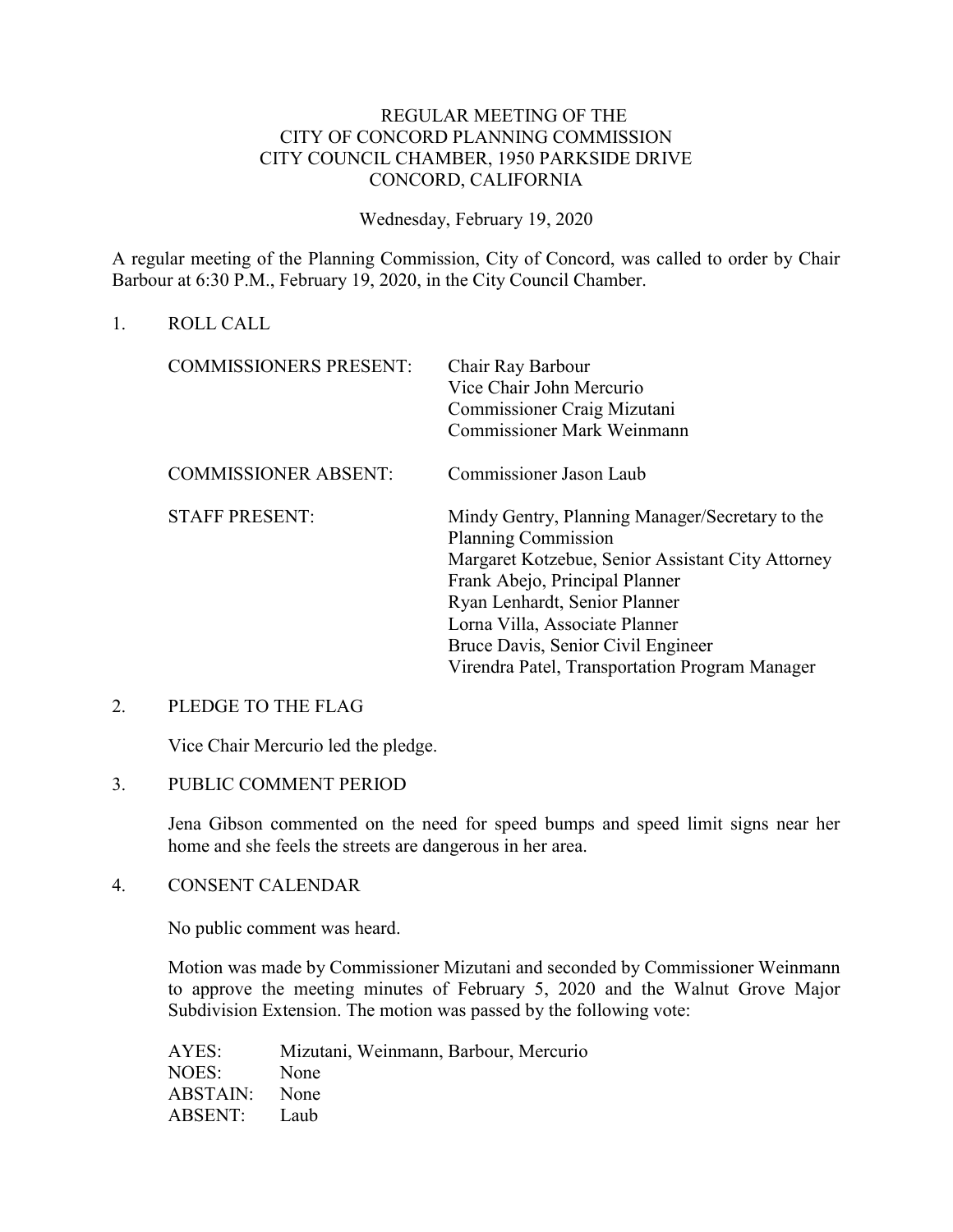**Walnut Grove Major Subdivision Extension (PL19257 – TM) –** Application for a two-year extension of the approval for the Walnut Grove Subdivision Tentative Subdivision Map, Tree Removal, and Design Review for an eight lot subdivision with a remainder parcel on a 0.23-acre site at 985 Mohr Lane. The original entitlement was approved by the Planning Commission on December 20, 2017. The General Plan designation is Low Density Residential; Zoning classification is RS-7 (Single Family Residential, 7,000 square foot minimum lot size); APNs: 147-251-014, -015. CEQA: Not a project under Public Resources Code Section 21065, CEQA Guidelines Sections 15060(c) and 15378. **Project Planner: Ryan Lenhardt @ (925) 671-3162**

# 5. PUBLIC HEARINGS

**Clayton Road Townhomes (PL19063 – TM, UP, DR, RT) –** Application for a Vesting Tentative Map, Use Permit for a Planned Development, Design Review, and Tree Removal to construct 70 three-story residential townhomes on a 3.36-acre parcel and a portion of a 0.97-acre parcel at 3512 Clayton Road and 105 Roslyn Drive. The General Plan designation is Medium Density Residential and Commercial Mixed Use; Zoning classification is RM (Residential Medium) and CMX (Commercial Mixed Use); APN's 105-092-008 and 020. CEQA: Pursuant to CEQA Guidelines Section 15183.3 (Streamlining for Infill Projects), the proposed project qualifies for an exemption as an Infill Development. **Project Planner: Lorna Villa @ (925) 671-3176** This item was previously heard at the December 4, 2019 meeting.

Lorna Villa, Associate Planner, gave a presentation and answered questions from the Planning Commission pertaining to:

- a clarification on the amenity proposed
- the reduction in parking spaces, including guest parking
- the Planning Commission's discretion to propose alternate standards
- the easement location and maintenance responsibility
- fence heights
- emergency access gate

Guy Houston, representing the Catalyst Group, gave a presentation.

Bruce Myers, of Catalyst Development Partners, answered questions from the Commission regarding:

- what is being moved on the parking alternative and what the resulting setback will be
- gate security
- pervious pavement for the additional parking
- installation of brick walls

### Public Comment

Kevin Cabral, representing the Concord Chamber of Commerce, expressed the Chamber's support of the project.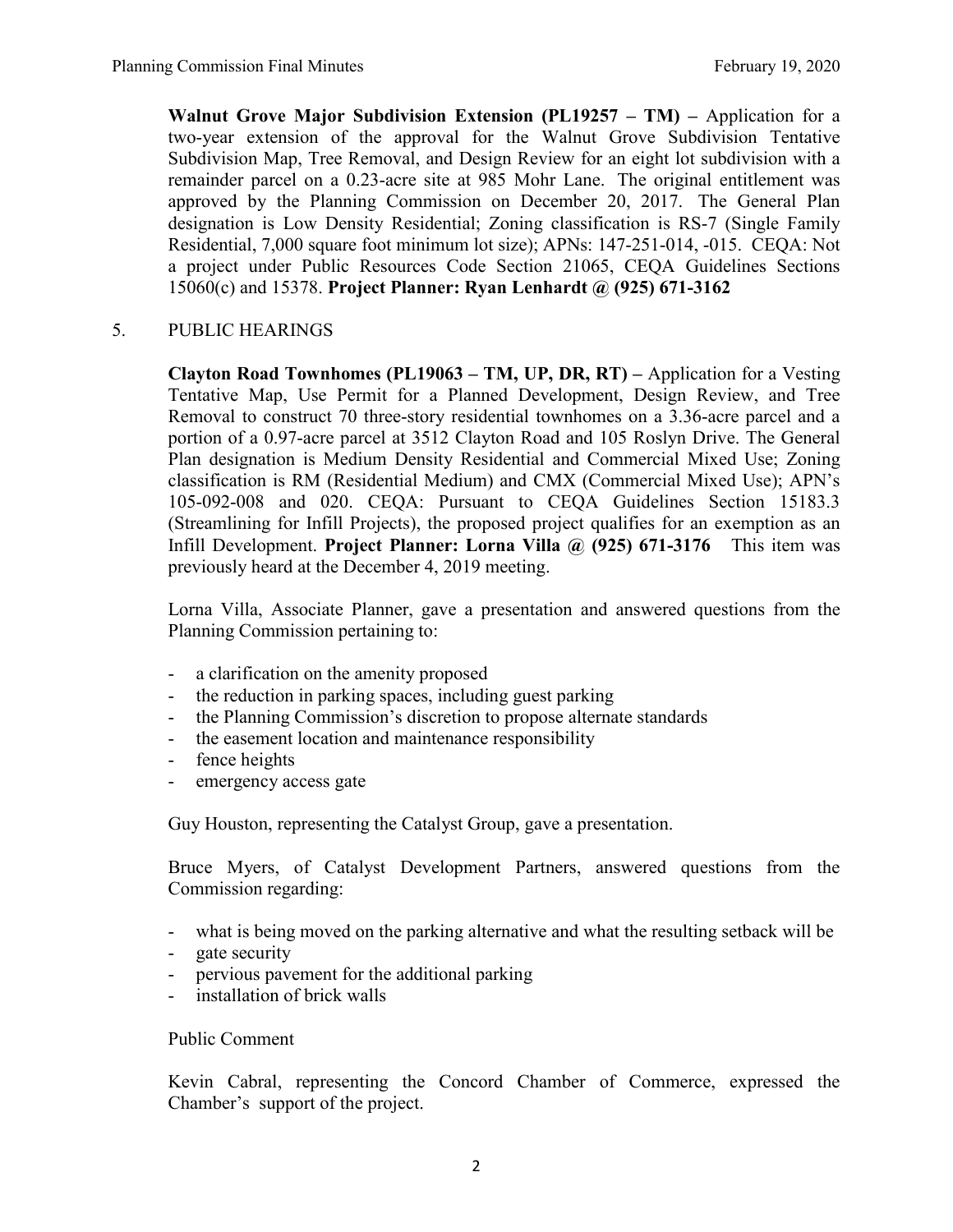Catherine Natale expressed her concern with traffic, the removal of toxic material from the project site, and is opposed to the installation of a new blinking yellow crosswalk.

Frank Natale expressed his concern of the toxic material proposed to be removed and also voiced his concern about the easement.

David Wise commented on the proposed windows and felt that it's not an ideal situation but hoped that the applicant would offer opaque windows. He also commented on the lack of parking proposed and potential privacy issues.

Lindsay Wise stated she wants to put on record that the applicant has verbally agreed to obscure the windows which face adjacent properties to allow for privacy. She also asked that the proposed fences be placed at the higher elevation and not at ground level which is lower than her property.

Jamee Longacre commented that the LSA report had made some corrections she had mentioned, but did not make them all and she feels the report is still not accurate. She further explained the inaccuracies she feels the developer is advertising and stated they need to stop.

Jena Gibson stated she would like the trees to be planted in a planter box to prevent it from growing under the foundation of neighboring homes.

Ann Drake expressed her concern for increased traffic based on the number of units proposed and expressed concern about the traffic study that was talked about but never seen or discussed. She also voiced her concerns on parking and the proposed Homeowners Association.

Jennifer Fitzgerald questioned as to why the project couldn't be reduced to a smaller size and make it a nicer fit for the existing area.

Guy Houston and Bruce Myers answered questions from the Planning Commission pertaining to:

- a clarification on clear or translucent windows facing adjacent properties
- four-sided architecture

Commissioner Weinmann asked for clarification on what the Housing Accountability Act is and what the Commission has to follow.

Margaret Kotzebue clarified the HAA has declared housing is a priority and we have limited discretion if a housing project fits within the four corners of the development code and can only deny a project if there are specific findings of adverse impacts to health and safety.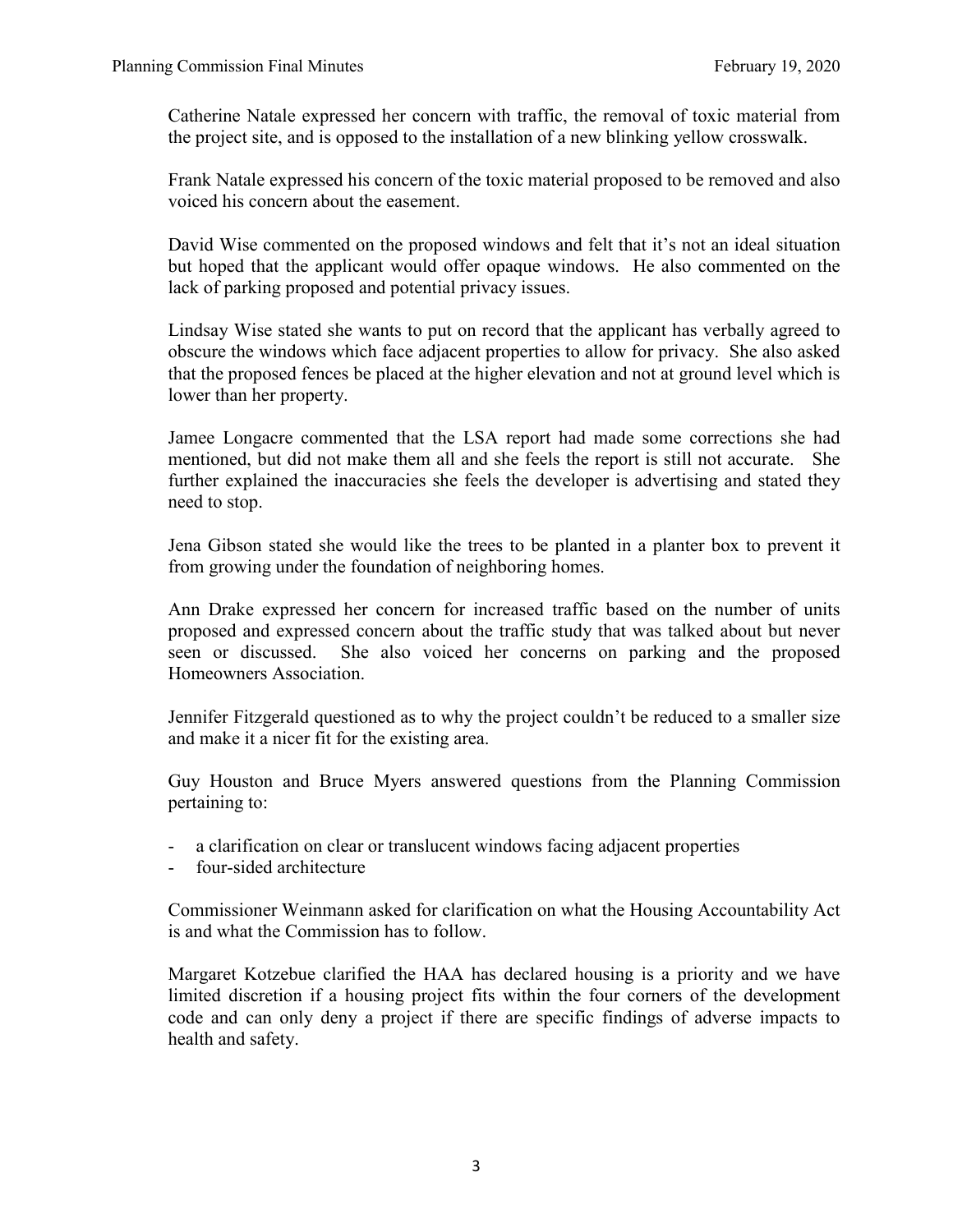The Commissioners gave their comments on the project.

Motion was made by Commissioner Mizutani and seconded by Commissioner Weinmann to adopt Resolution 19-13PC approving Clayton Road Townhomes and permit numbers, PL19063 TM, UP, DR, and RT subject to the Conditions of Approval set forth in Exhibit B to Resolution 19-13PC and changes to conditions of approval #17 (second and third floor windows),  $\#18$  (3<sup>rd</sup> floor setback),  $\#10$  (pedestrian gate),  $\#23I$  (delete reference to parcel I), #37 (parking A alternative), #77 (prohibit construction traffic), #78 (no queuing). The motion was passed by the following vote:

| AYES:         | Mizutani, Weinmann, Barbour, Mercurio |
|---------------|---------------------------------------|
| NOES:         | None                                  |
| ABSTAIN: None |                                       |
| ABSENT:       | Laub                                  |

**Brenden Theatres Use Permit Amendment (PL19256 – UP) –** Application for a Use Permit Amendment to allow a 1,600 square foot expansion of Brenden Theatres to include a JohnnyB's Cinema Restaurant with beer, wine, and premium cocktails and spirits, specialty food items, and direct access to the lobby of Brenden Theatres as a convenience to theatergoers on a 3.3-acre site at 1985 Willow Pass Road. The General Plan designation is Downtown Mixed Use; Zoning classification is DMX (Downtown Mixed Use); APN: 126-061-018. CEQA: Pursuant to the California Environmental Quality Act of 1970, Public Resources Code §21000, *et seq*., as amended and implementing State CEQA Guidelines, Title 14, Chapter 3 of the California Code of Regulations (collectively, "CEQA"), the Planning Commission action does not constitute a "project" within the meaning of Public Resources Code Section 21065, 14 Cal Code Regs. Section  $15060(c)(2)$ ,  $15060(c)(3)$ , or 15378 because it has no potential for resulting in either a direct physical change in the environment, or a reasonably foreseeable indirect physical change in the environment. **Project Planner: Ryan Lenhardt @ (925) 671- 3162**

Ryan Lenhardt, Senior Planner, gave a presentation and answered questions from the Commission pertaining to:

- whether children would be permitted
- if current conditions of approval are sufficient or should it be modified

Walter Eichinger, Vice President of Brenden Theatre Corporation, expressed his gratitude to staff and the City and explained the reasoning behind the proposed expansion. He clarified a question from the Commission regarding the purchasing of alcohol and what a one-drink minimum is.

Public Comment

No public comment was heard.

The Commissioners expressed their support of the project.